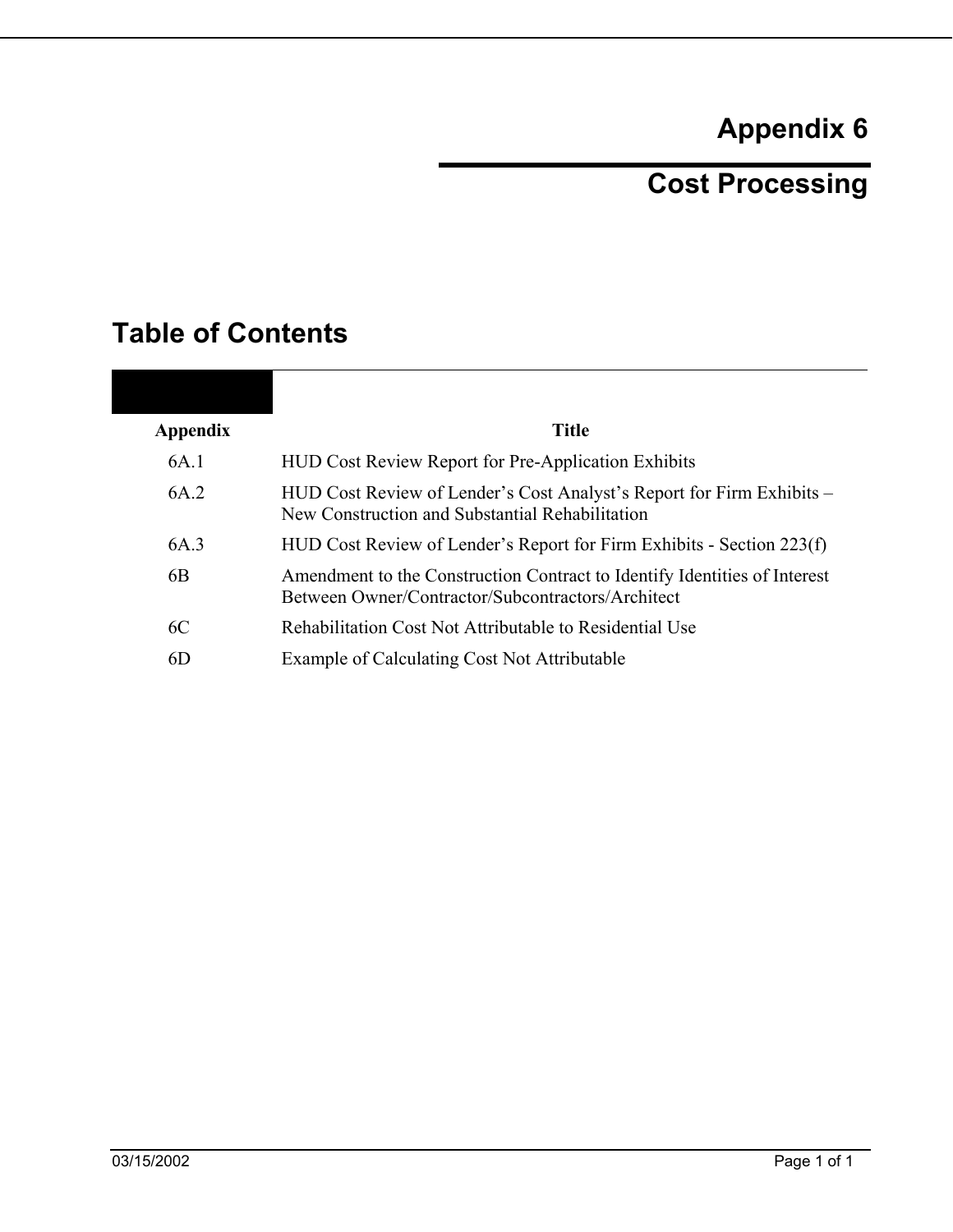## **HUD Cost Review Report for Pre-Application Exhibits 6A.1**

| <b>HUD Office Name</b>          |  |
|---------------------------------|--|
| Pre-Application Submission Date |  |
| Project Name                    |  |
| Project Location (City, State)  |  |
| <b>MAP Lender Name</b>          |  |

Summary of HUD Cost Review

- A. Cost exhibits:
	- 1. Mortgagor's Architect's sketch plans
	- 2. Form HUD-92013 (HUD-92013-NHICF for Section 232 Health Care Facilities) If incomplete, specify:
- B. For Substantial Rehabilitation projects, include the following:
	- 1. Mortgagor's Architect's Basic Work Write-up
	- 2. Mortgagor's summary cost estimate for substantial rehabilitation (based on Basic Work Writeup)

If incomplete, specify:

- C. HUD Cost Estimator determination of:
	- 1. Structure type (from sketch plans):
	- 2. Gross floor area (from sketch plans):
	- 3. Estimated Total Structures cost (from cost data):
	- 4. For Substantial Rehabilitation, indicate major trade item groups (if required), and subtotals:
	- 5. Estimated Total Land Improvements cost (from cost data):
	- 6. Estimated General Requirements (from cost data):
	- 7. Estimated fee items (from cost data):
		- a. General Overhead
		- b. Builder's Profit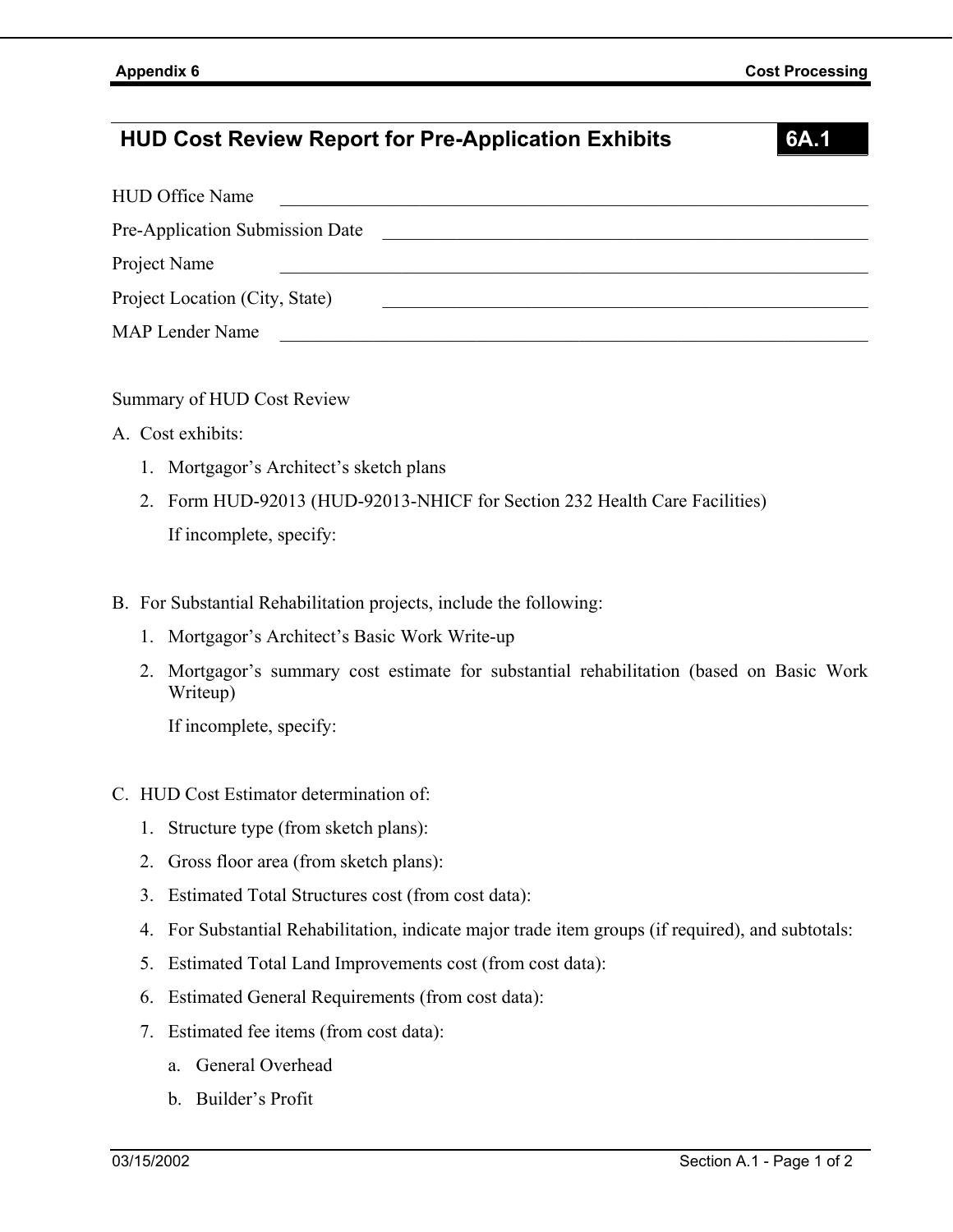- c. Architectural Fees
- d. Bond Premium
- e. Other Fees
- 8. Estimated Major Movable Equipment cost (from cost data) for Section 232 Health Care Facilities.
- D. Review of mortgagor's Form HUD-92013:
	- 1. Percentage difference between mortgagor's Total Structures cost (Section G, Line 8) and HUD Cost Estimator's Total Structures cost:

If unacceptable, document:

2. Percentage difference between mortgagor's Total Land Improvements cost (Section G, Line 3) and HUD Cost Estimator's Total Land Improvements cost:

If unacceptable, document:

3. Percentage difference between mortgagor's General Requirements and fees (Section G, Lines 10 through 19) and HUD Cost Estimator's General Requirements and fees:

If unacceptable, document:

4. Percentage difference between mortgagor's Major Movable Equipment costs (Section 232 Facilities - Form HUD-92013-NHICF, Section G, Line 36) and HUD Cost estimator's Major Movable Equipment cost:

If unacceptable, document:

I have reviewed the subject project and hereby make the following recommendation(s):

#### **Reviewer:**

| Name of Reviewer                  |      |
|-----------------------------------|------|
| Signature and Date of Review      | Date |
| Concurrence:                      |      |
| Name of Team Leader               |      |
| Signature and Date of Concurrence | Date |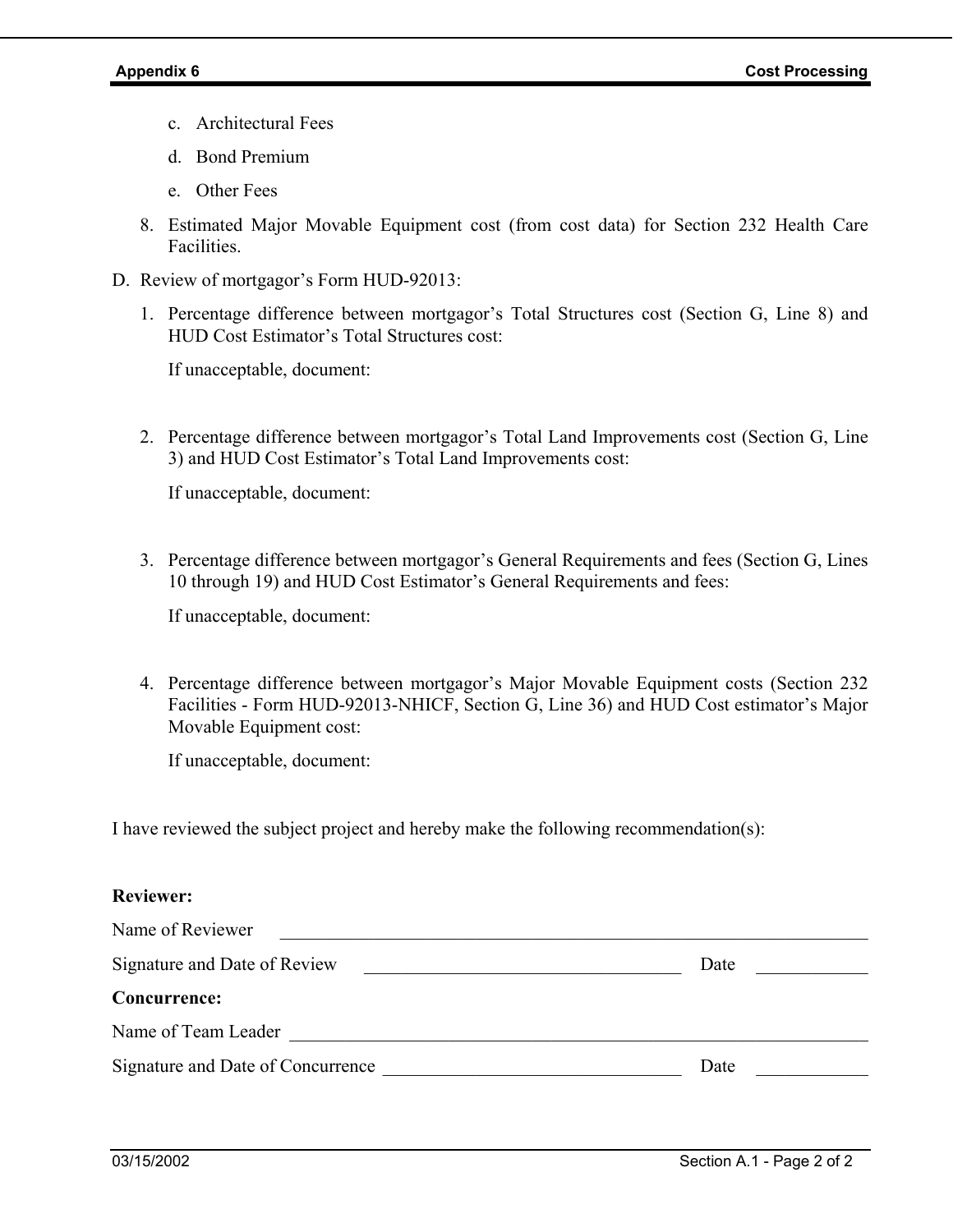## **HUD Cost Review of Lender's Cost Analyst's Report for Firm Exhibits – New Construction and Substantial Rehabilitation**

**6A.2** 

| <b>HUD Office Name</b>          |  |
|---------------------------------|--|
| Firm Commitment Submission Date |  |
| Project Name                    |  |
| Project Location (City, State)  |  |
| <b>MAP Lender Name</b>          |  |

Summary of HUD Cost Review

- A. Firm Commitment deliverables (Review for completeness only):
	- 1. Mortgagor's:
		- a. Detailed plans and specifications
		- b. Detail Work Write-up (For substantial rehabilitation projects)
		- c. List of Major and Minor Movable Equipment (for Section 232 Health Care Facilities)

If incomplete, specify:

- 2. Lender's Cost Analyst's Review Report:
	- a. Lender's detailed cost estimate
	- b. Comparison of Lender's and general contractor's cost estimates
	- c. Prior approval of Identity of Interest subcontracts
	- d. Property Insurance schedule
	- e. For substantial rehabilitation projects, include the Lender's estimate for Annual Deposit to the Replacement Reserve.
	- f. For Section 232 Health Care Facility projects, include Lender's cost estimate for Major and Minor Movable Equipment.

If incomplete, specify:

3. Completed Forms with signatures: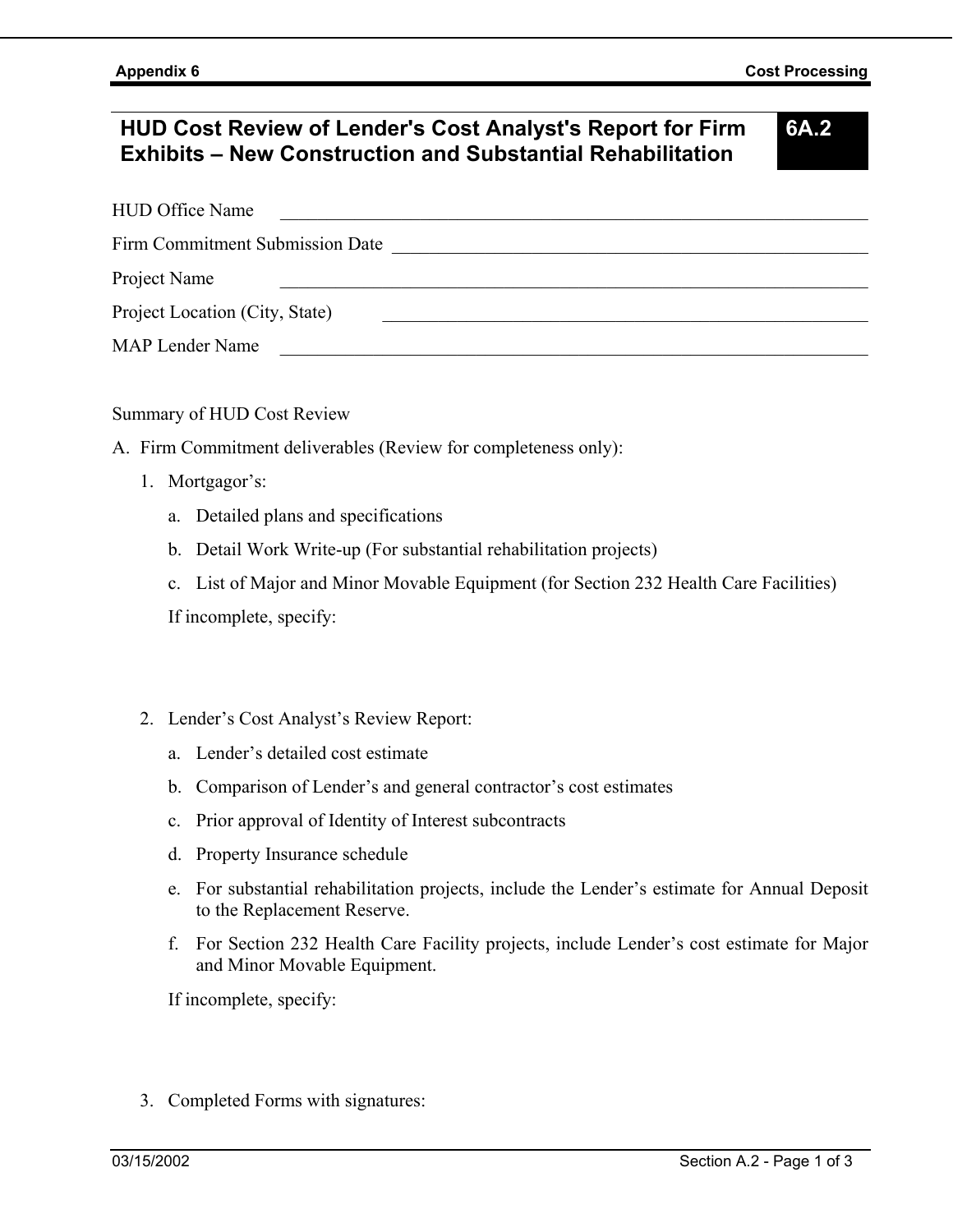- a. HUD-92264 (HUD-92264-HCF for Section 232 Health Care Facility projects)
- b. HUD-92326
- c. HUD-92331-B
- d. HUD-92329
- e. HUD-2328

If incomplete, specify:

4. Subcontracts for Identity of Interest subcontractors

If incomplete, specify:

- B. HUD Cost Review:
	- 1. Comparison of Lender's cost estimate and contractor's HUD-2328 with HUD cost data:
		- a. Total Structures
		- b. Total Land Improvements
		- c. General Requirements
		- d. Fee items
		- e. Cost Not Attributable items

If unacceptable, document:

- 2. Evidence of front end loading If unacceptable, document:
- 3. Examination of Lender-contractor variance report (Form HUD-2331-B) If unacceptable, document:
- 4. Examination of: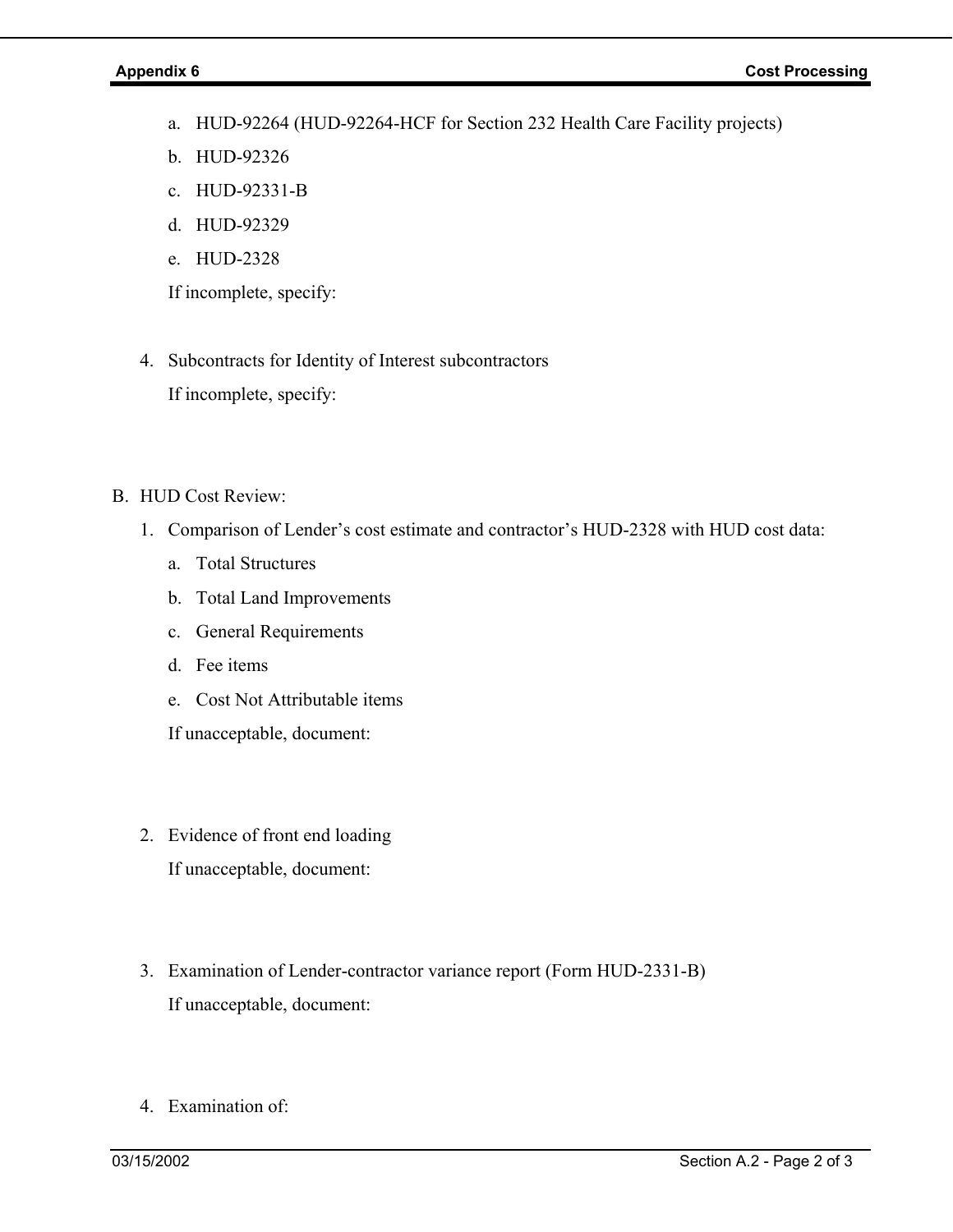a. Identity of Interest relationships

b. Applications for prior approval of Identity of Interest subcontractor overhead and profit If unacceptable, document:

5. Examination of Property Insurance Schedule

If unacceptable, document:

6. Examination of Major and Minor Movable Equipment (For Section 232 Health Care Facility projects)

If unacceptable, document:

I have reviewed the subject project and hereby make the following recommendation(s):

#### **Reviewer:**

| Name of Reviewer                  |      |
|-----------------------------------|------|
| Signature and Date of Review      | Date |
| Concurrence:                      |      |
| Name of Team Leader               |      |
| Signature and Date of Concurrence | Date |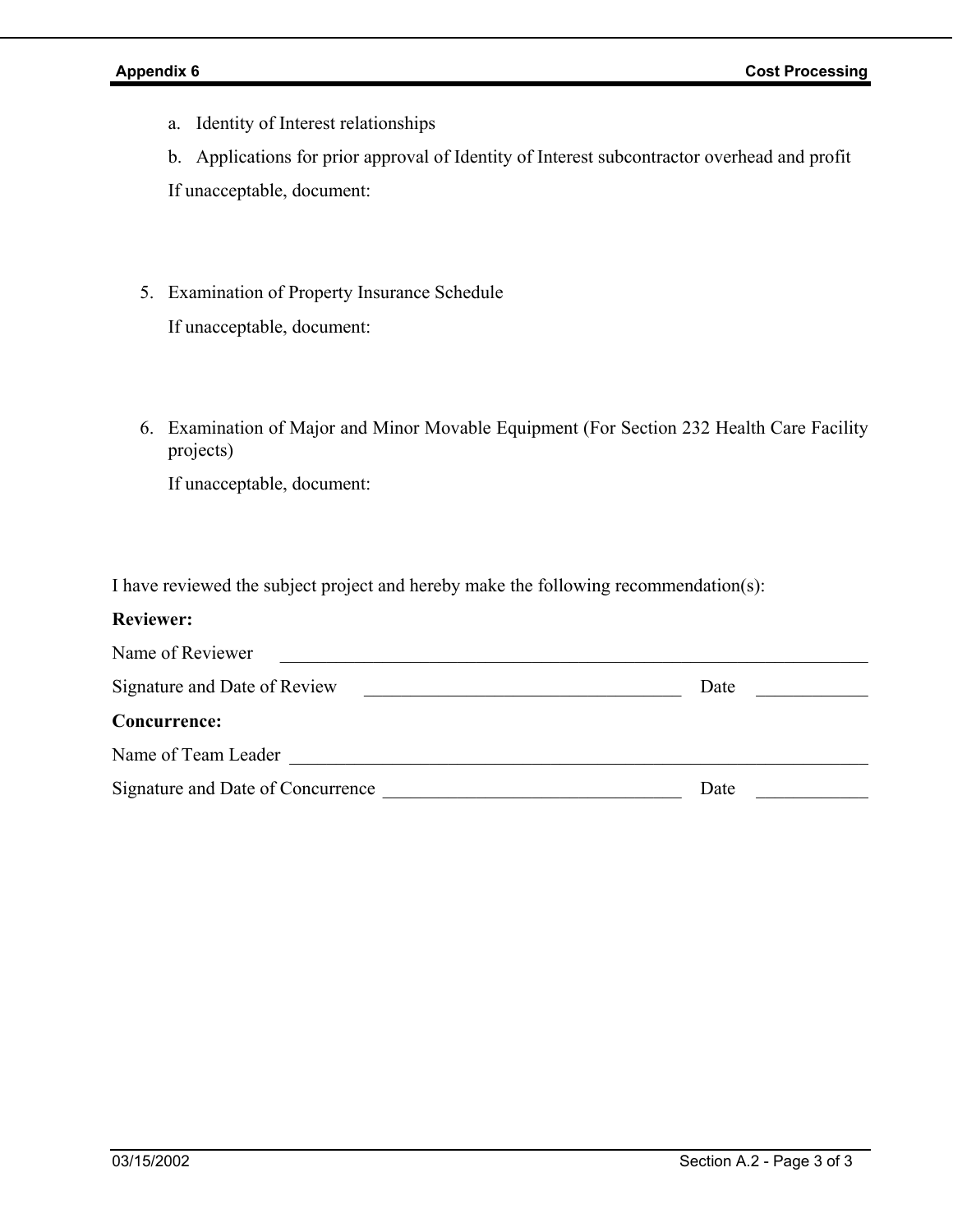# **HUD Cost Review of Lender's Report for Firm Exhibits - Section 223(f)**

**6A.3** 

| <b>HUD Office Name</b>                 |
|----------------------------------------|
| <b>Firm Commitment Submission Date</b> |
| Project Name                           |
| Project Location (City, State)         |
| <b>MAP Lender Name</b>                 |

#### **Summary of HUD Cost Review**

A. Firm Commitment deliverables:

- 1. Lender's Project Capital Needs Assessment and Replacement Reserve Escrow (PCNA) Report
- 2. Completed Form HUD-92264 with signatures (Form HUD-92264-HCF for Section 232 Health Care Facilities projects)
- 3. Completed Form HUD-92329
- 4. Mortgagor's cost estimate of Major and Minor Movable Equipment (for Section 232 Health Care Facilities projects)

If incomplete, specify:

- B. HUD Cost Review:
	- 1. Examination of Lender's PCNA Report:
		- a. Critical repairs to be completed before endorsement
		- b. Non-critical repairs to be completed after endorsement and estimated repair costs
		- c. Expected repair replacement and major maintenance items over a specified period of time
		- d. Initial Deposit to Replacement Reserve, if any
		- e. Monthly Deposit to Replacement Reserve

If unacceptable, document:

2. Lender's Property Insurance Schedule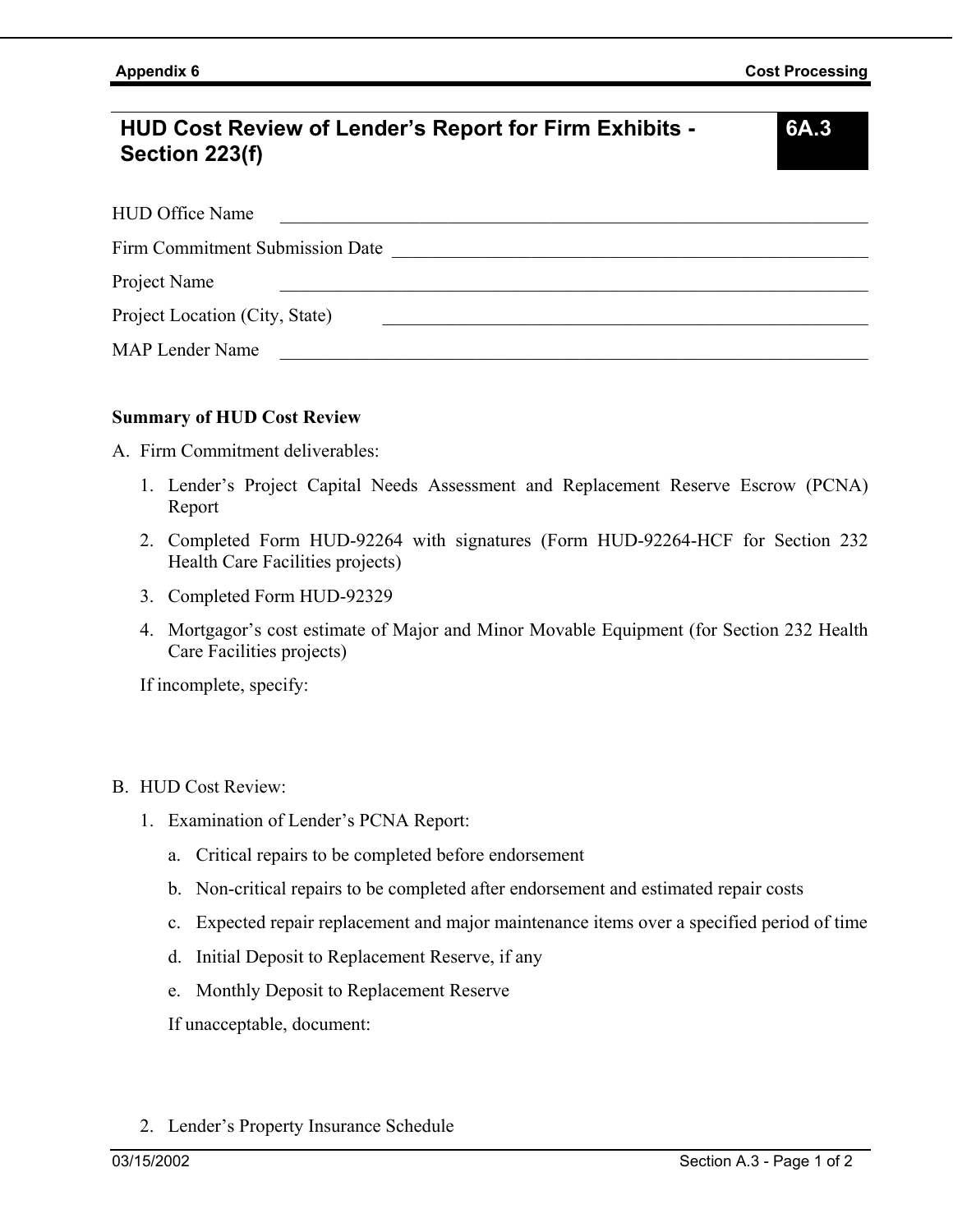If unacceptable, document:

3. Lender's cost estimate of Major and Minor Movable Equipment (for Section 232 Health Care Facilities)

If unacceptable, document:

I have reviewed the subject project and hereby make the following recommendation(s):

| <b>HUD Office Name</b>          |  |
|---------------------------------|--|
| Pre-Application Submission Date |  |
| Project Name                    |  |
| Project Location (City, State)  |  |
| <b>MAP Lender Name</b>          |  |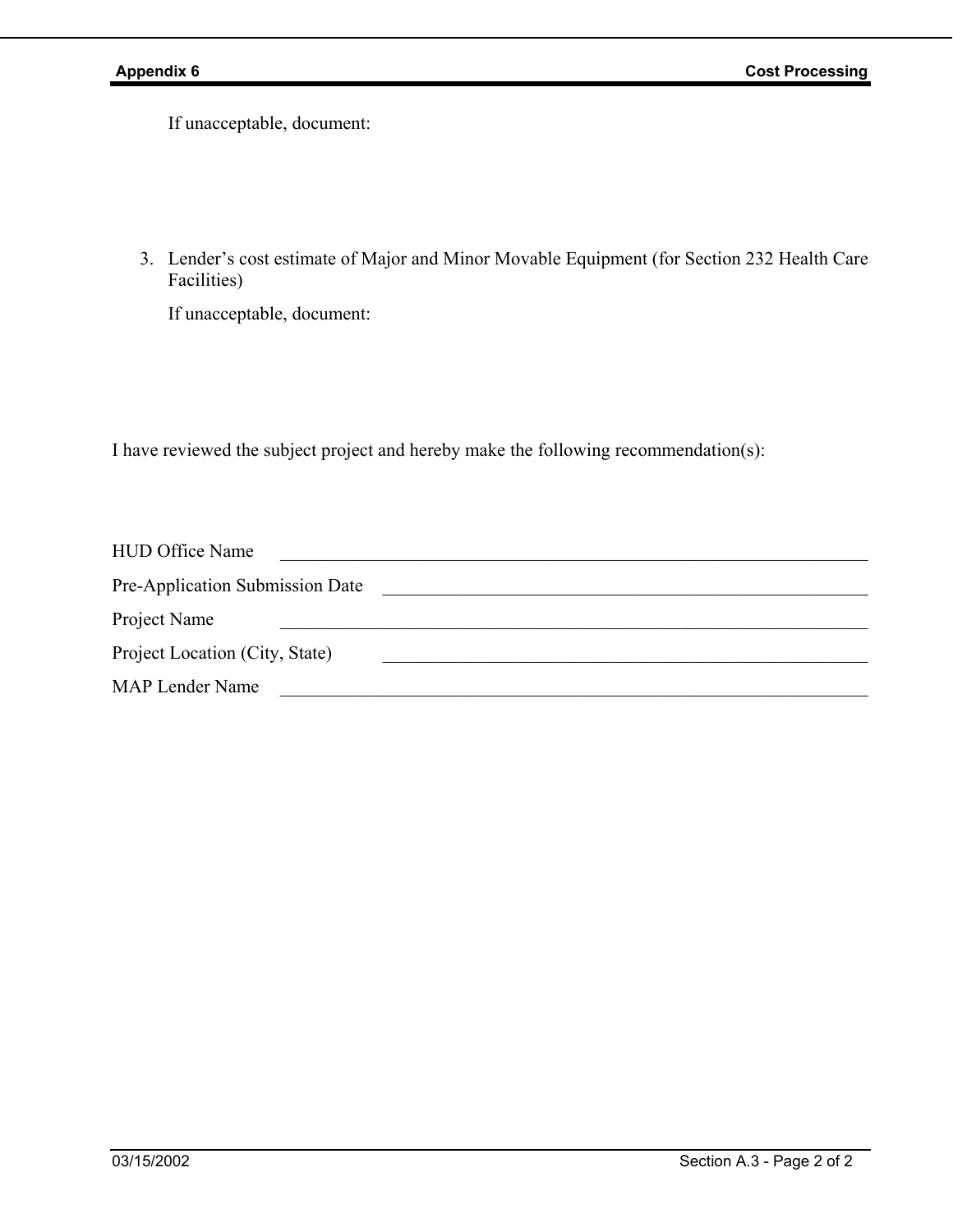#### **Amendment to the Construction Contract to Identify Identities of Interest Between Owner/Contractor/Subcontractors/Architect 6B**

Project Name Project Number

- 1. Definition of terms used in this Amendment.
	- a. Architect. Architect administering the Construction Contract.
	- b. HUD. The U.S. Department of Housing and Urban Development.
	- c. Owner. The Mortgagor/Owner.
	- d. Subcontractor. Any Project subcontractor, materials supplier, equipment lessor, or industrialized housing manufacturer/supplier.
- 2. The undersigned hereby certify that all identities of interest known to exist between the Owner and the Contractor, and/or between the Owner and/or the Contractor and the Architect and/or any Project subcontractor are listed herein. The Owner and the Contractor shall each inform HUD in writing within 5 working days of its knowledge of any identity of interest that develops after execution of this Contract.

 $\mathcal{L}_\mathcal{L} = \{ \mathcal{L}_\mathcal{L} = \{ \mathcal{L}_\mathcal{L} = \{ \mathcal{L}_\mathcal{L} = \{ \mathcal{L}_\mathcal{L} = \{ \mathcal{L}_\mathcal{L} = \{ \mathcal{L}_\mathcal{L} = \{ \mathcal{L}_\mathcal{L} = \{ \mathcal{L}_\mathcal{L} = \{ \mathcal{L}_\mathcal{L} = \{ \mathcal{L}_\mathcal{L} = \{ \mathcal{L}_\mathcal{L} = \{ \mathcal{L}_\mathcal{L} = \{ \mathcal{L}_\mathcal{L} = \{ \mathcal{L}_\mathcal{$  $\mathcal{L}_\mathcal{L} = \mathcal{L}_\mathcal{L} = \mathcal{L}_\mathcal{L} = \mathcal{L}_\mathcal{L} = \mathcal{L}_\mathcal{L} = \mathcal{L}_\mathcal{L} = \mathcal{L}_\mathcal{L} = \mathcal{L}_\mathcal{L} = \mathcal{L}_\mathcal{L} = \mathcal{L}_\mathcal{L} = \mathcal{L}_\mathcal{L} = \mathcal{L}_\mathcal{L} = \mathcal{L}_\mathcal{L} = \mathcal{L}_\mathcal{L} = \mathcal{L}_\mathcal{L} = \mathcal{L}_\mathcal{L} = \mathcal{L}_\mathcal{L}$  $\mathcal{L}_\mathcal{L} = \mathcal{L}_\mathcal{L} = \mathcal{L}_\mathcal{L} = \mathcal{L}_\mathcal{L} = \mathcal{L}_\mathcal{L} = \mathcal{L}_\mathcal{L} = \mathcal{L}_\mathcal{L} = \mathcal{L}_\mathcal{L} = \mathcal{L}_\mathcal{L} = \mathcal{L}_\mathcal{L} = \mathcal{L}_\mathcal{L} = \mathcal{L}_\mathcal{L} = \mathcal{L}_\mathcal{L} = \mathcal{L}_\mathcal{L} = \mathcal{L}_\mathcal{L} = \mathcal{L}_\mathcal{L} = \mathcal{L}_\mathcal{L}$  $\mathcal{L}_\mathcal{L} = \mathcal{L}_\mathcal{L} = \mathcal{L}_\mathcal{L} = \mathcal{L}_\mathcal{L} = \mathcal{L}_\mathcal{L} = \mathcal{L}_\mathcal{L} = \mathcal{L}_\mathcal{L} = \mathcal{L}_\mathcal{L} = \mathcal{L}_\mathcal{L} = \mathcal{L}_\mathcal{L} = \mathcal{L}_\mathcal{L} = \mathcal{L}_\mathcal{L} = \mathcal{L}_\mathcal{L} = \mathcal{L}_\mathcal{L} = \mathcal{L}_\mathcal{L} = \mathcal{L}_\mathcal{L} = \mathcal{L}_\mathcal{L}$  $\mathcal{L}_\mathcal{L} = \{ \mathcal{L}_\mathcal{L} = \{ \mathcal{L}_\mathcal{L} = \{ \mathcal{L}_\mathcal{L} = \{ \mathcal{L}_\mathcal{L} = \{ \mathcal{L}_\mathcal{L} = \{ \mathcal{L}_\mathcal{L} = \{ \mathcal{L}_\mathcal{L} = \{ \mathcal{L}_\mathcal{L} = \{ \mathcal{L}_\mathcal{L} = \{ \mathcal{L}_\mathcal{L} = \{ \mathcal{L}_\mathcal{L} = \{ \mathcal{L}_\mathcal{L} = \{ \mathcal{L}_\mathcal{L} = \{ \mathcal{L}_\mathcal{$  $\mathcal{L}_\mathcal{L} = \{ \mathcal{L}_\mathcal{L} = \{ \mathcal{L}_\mathcal{L} = \{ \mathcal{L}_\mathcal{L} = \{ \mathcal{L}_\mathcal{L} = \{ \mathcal{L}_\mathcal{L} = \{ \mathcal{L}_\mathcal{L} = \{ \mathcal{L}_\mathcal{L} = \{ \mathcal{L}_\mathcal{L} = \{ \mathcal{L}_\mathcal{L} = \{ \mathcal{L}_\mathcal{L} = \{ \mathcal{L}_\mathcal{L} = \{ \mathcal{L}_\mathcal{L} = \{ \mathcal{L}_\mathcal{L} = \{ \mathcal{L}_\mathcal{$ 

List all Identities of Interest:

- 3. An Identity of Interest is construed to exist where:
	- a. The Contractor, Architect and/or any subcontractor take any financial interest in the Project and/or Owner as part of the consideration to be paid.
	- b. The Contractor advances any funds to the Owner or Architect; or the Architect advances any funds to the Owner, contractor and/or any subcontractor; or any subcontractor advances any funds to the Owner, Contractor and/or Architect.
	- c. The Owner has any financial interest in the Contractor, Architect and/or any subcontractor; or the contractor has any financial interest in the Owner, Architect and/or any subcontractor; or the Architect has any financial interest in the Owner, Contractor and/or any subcontractor; or any subcontractor has any financial interest in the Owner, Contractor and/or Architect.
	- d. Any officer, director, stockholder or partner of the Owner has any financial interest in the Contractor, Architect and/or any subcontractor; or any officer, director, stockholder or partner of the Contractor, has any financial interest in the Owner, Architect and/or any subcontractor; or any officer, director, stockholder or partner of the Architect has any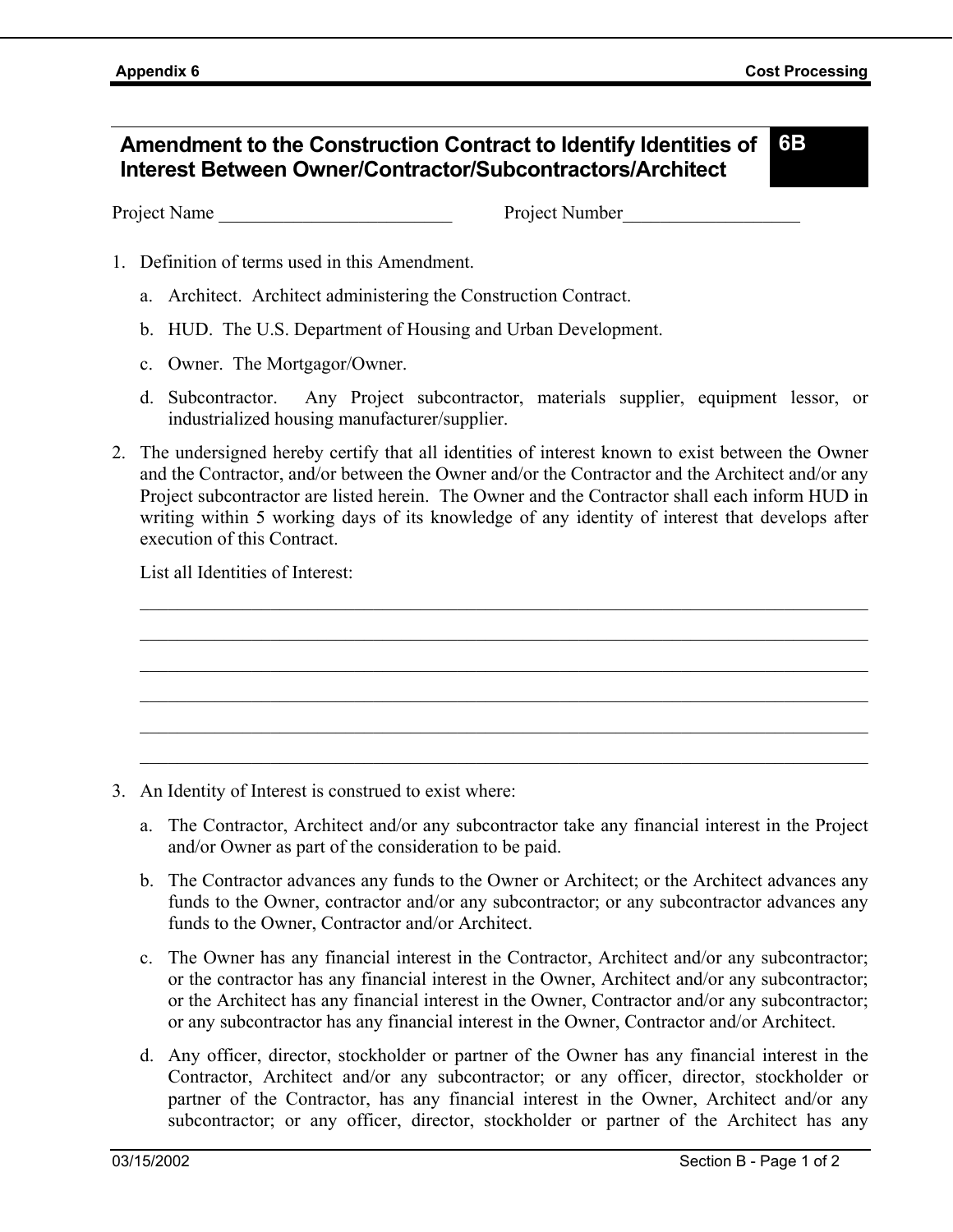financial interest in the Owner, Contractor and/or any subcontractor; or any officer, director, stockholder or partner of any subcontractor has any financial interest in the Owner, Contractor and/or Architect.

- e. Any officer, director, stockholder or partner of the Owner is also an officer, director, stockholder o9r partner of the Contractor, Architect and/or any subcontractor; or any officer, director, stockholder or partner of the Contractor is also an officer, director, stockholder or partner of the Owner, Architect and/or any subcontractor; or any officer, director stockholder or partner of the Architect is also an officer, director, stockholder or partner of the Owner, Contractor, and/or any subcontractor; or any officer, director, stockholder or partner of any subcontractor is also an officer, director, stockholder or partner of the Owner, Contractor and/or **Architect**
- f. The Owner, Contractor and/or any subcontractor, or any officer, director, stockholder or partner of such Owner, Contractor and/or subcontractor provides any of the required architectural services; or where the Owner, Contractor and/or any subcontractor, or any officer, director, stockholder or partner of such Owner, Contractor and/or subcontractor, while not directly providing an architectural service, acts as a consultant to the Architect.
- g. Any family relationships between the officers, directors, stockholders or partners of the Owner and officers, directors, stockholders or partners of the Contractor, Architect and/or any subcontractor; or between the officers, directors, stockholders or partners of the Contractor and officers, directors, stockholders or partners of the Owner, Architect and/or any subcontractor; or between any officers, directors, stockholders, or partners of the Architect and officers, directors, stockholders or partners of the Owner, Contractor and/or any subcontractor; or between any officers, directors, stockholders or partners of any subcontractor and the officers, directors, stockholders or partners of the Owner, Contractor and/or Architect which could cause or results in control or influence over prices paid and/or work accepted.
- h. Any side deal, agreement, contract or undertaking, thereby altering, amending, or canceling any of the required closing documents, except as approved by HUD.

| <b>OWNER</b> | <b>CONTRACTOR</b> |
|--------------|-------------------|
|              |                   |
| DATE         | <b>DATE</b>       |

WARNING: Title 18 U.S.C. 1001, provides in part that whoever knowingly and willfully makes or uses a document containing any false, fictitious, or fraudulent statement or entry, in any matter in the jurisdiction of any department or agency of the United States, shall be fined not more than \$10,000 or imprisoned for not more than five years or both.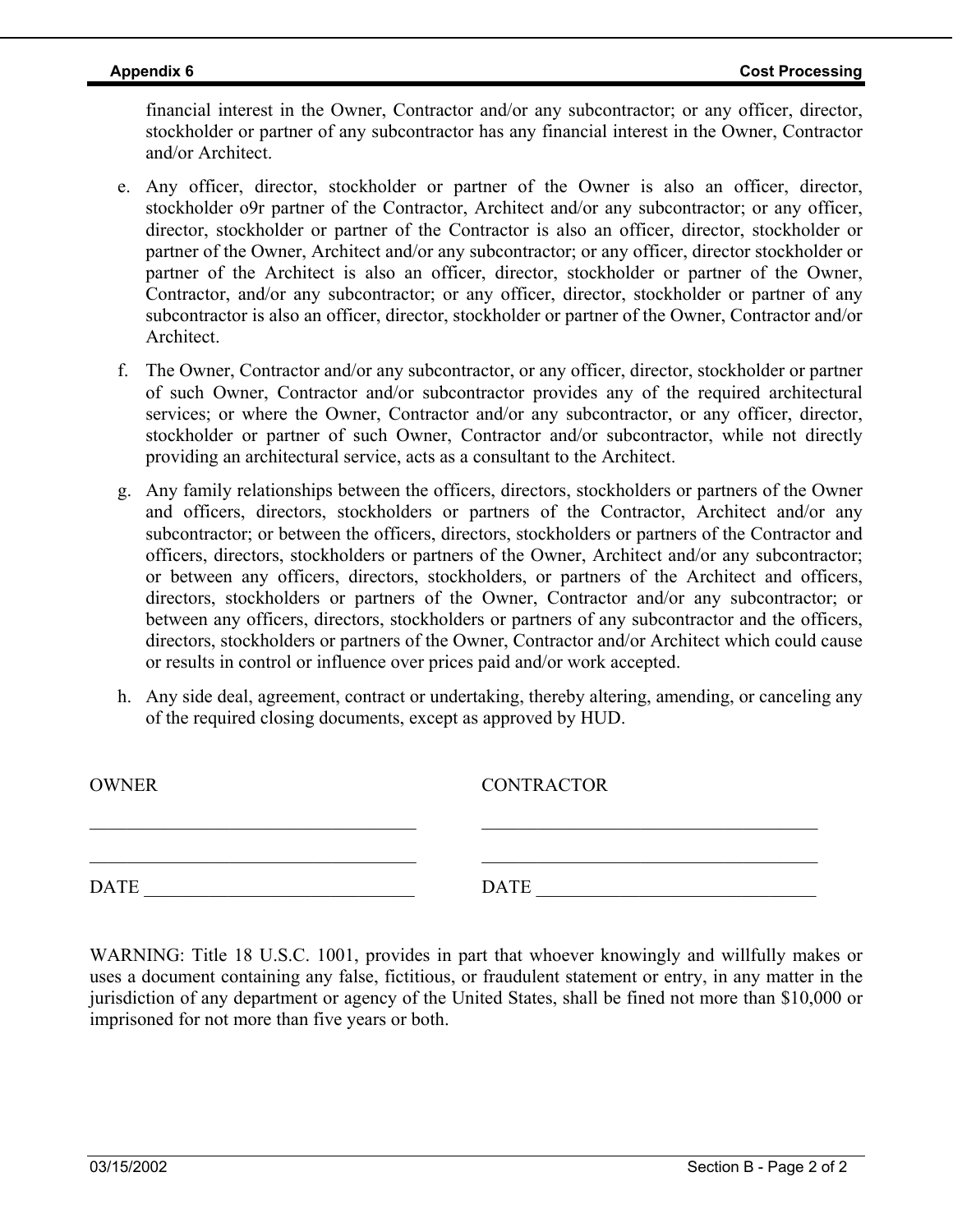\* From Cost Analyst

| 1. Total Rehab Cost<br>(Without fees - Lines G $36c + G41$ )                                                                                                                                                                             | $\mathbb{S}$<br>and a string |               |
|------------------------------------------------------------------------------------------------------------------------------------------------------------------------------------------------------------------------------------------|------------------------------|---------------|
| 2. Rehab Cost Not Attributable<br>(Dollar amounts without fees)                                                                                                                                                                          | $\mathbb{S}$                 |               |
| 3. Ratio of Not Attributable<br>Project Not Attributable Square Feet sq. ft.<br>Divided by Total Project Gross Square Feet ______ sq. ft.**=                                                                                             |                              | $\frac{0}{0}$ |
| 4. "As-Is" Not Attributable<br>Total "As-Is" (Land + Structures) $\frac{1}{2}$ X Ratio from #3 _____ % =                                                                                                                                 | \$                           |               |
| <b>5. Total Cost Not Attributable</b><br>"As-Is" Not Attributable (#4) \$<br>"As-Is" Not Attributable (#4) $\frac{1}{2}$<br>plus Rehab Cost Not Attributable (#2) $\frac{1}{2}$ =                                                        | $\mathbb{S}$                 |               |
| <b>6. Cost Without Fees</b><br>Total Rehab Cost Without Fees $\frac{\sqrt{3}}{2}$ (From $\frac{\pm 1}{\sqrt{3}}$ + Total "As-Is" Value $\frac{\pm 1}{\sqrt{3}}$ Value $\frac{\pm 1}{\sqrt{3}}$ (From Line 73b of Form HUD-92264) Total = | $\mathbb{S}$                 |               |
| 7. The Percentage Not Attributable<br>Divide Total Rehab Cost Not Attributable                                                                                                                                                           |                              | $\frac{0}{0}$ |
| 8. Line G 74<br>Total Estimated Replacement Cost of Project<br>$\frac{0}{0}$                                                                                                                                                             | \$                           |               |

**Rehabilitation Cost Not Attributable to Residential Use 6C**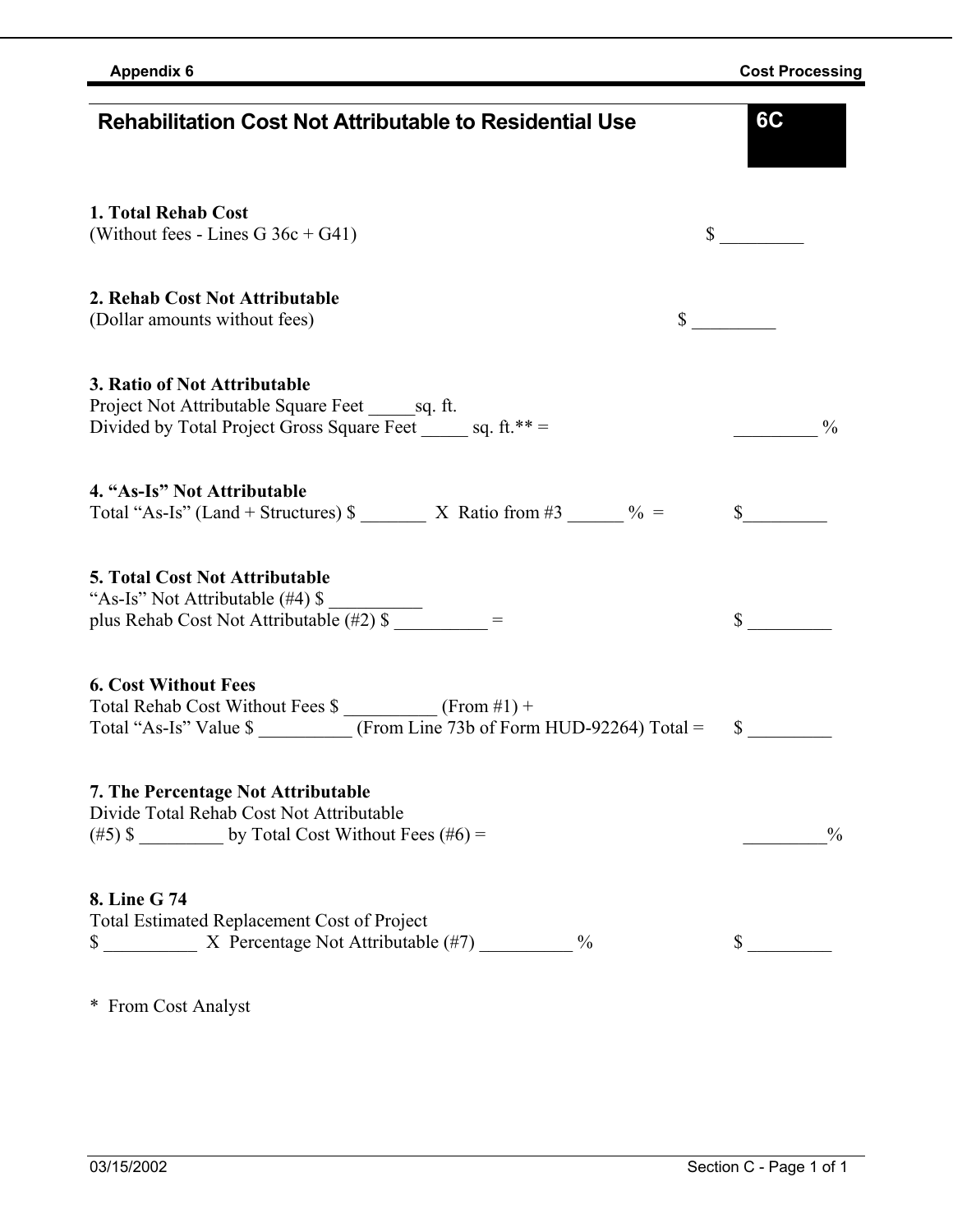### **Example of Calculating Cost Not Attributable 6D**

### **EXAMPLE OF CALCULATING COST NOT ATTRIBUTABLE**

A 50-unit apartment building has a gross floor area of 30,000 sq.ft., a Total Structures cost of \$1,665,000, and a Total Land Improvements cost of \$250,000. It has a community room on the ground floor, a parking lot, an exterior patio with benches, tables, and ornamental shrubs, and a playground with swings and slides. Using the architectural drawings, determine the area of the community room, parking lot, patio, and playground, and the number of benches, tables, ornamental shrubs, swings and slides. Calculate the cost of each item.

#### **Unit quantities:**

Community room - 650 sq.ft. Asphalt parking lot for 50 cars - 15,000 sq.ft. Concrete Patio - 400 sq.ft. Playground - 900 sq.ft. 6 ft concrete patio benches - 6 3 ft x 3 ft concrete patio tables - 6 Ornamental shrubs - 12 Playground swing sets - 2 Playground slides - 2

#### **Unit costs:**

- A. The community room is part of the structure, while the rest of the non-attributable features are exterior. The unit cost for the community room will be the Total Structures cost per gross square foot of building area. In Form HUD -92264, divide \$1,665,000 (Line 41 of Section G) by 30,000 sq.ft.(Line 33 of Section C), giving a cost per gross square foot of \$55.50.
- B. Determine unit costs for exterior features from the Office benchmark data bank or a published data source. The exterior unit costs used in this example are typical.

#### **Parking lot:**

Asphaltic concrete parking lot paving - \$1.25 per sq.ft. Concrete perimeter curbing (500 lin ft) - \$10.50 per lin. ft. Concrete parking bumpers - \$30 ea. Stormwater catch basins (4) - \$1500 ea. Storm drain line (350 lin ft) - \$27 per lin. ft. Parking lot striping - \$4 per car

#### **Patio:**

Concrete patio paving - \$4 per sq.ft. Concrete patio benches - \$500 ea. Concrete patio tables - \$1000 ea. Ornamental shrubs - \$100 ea.